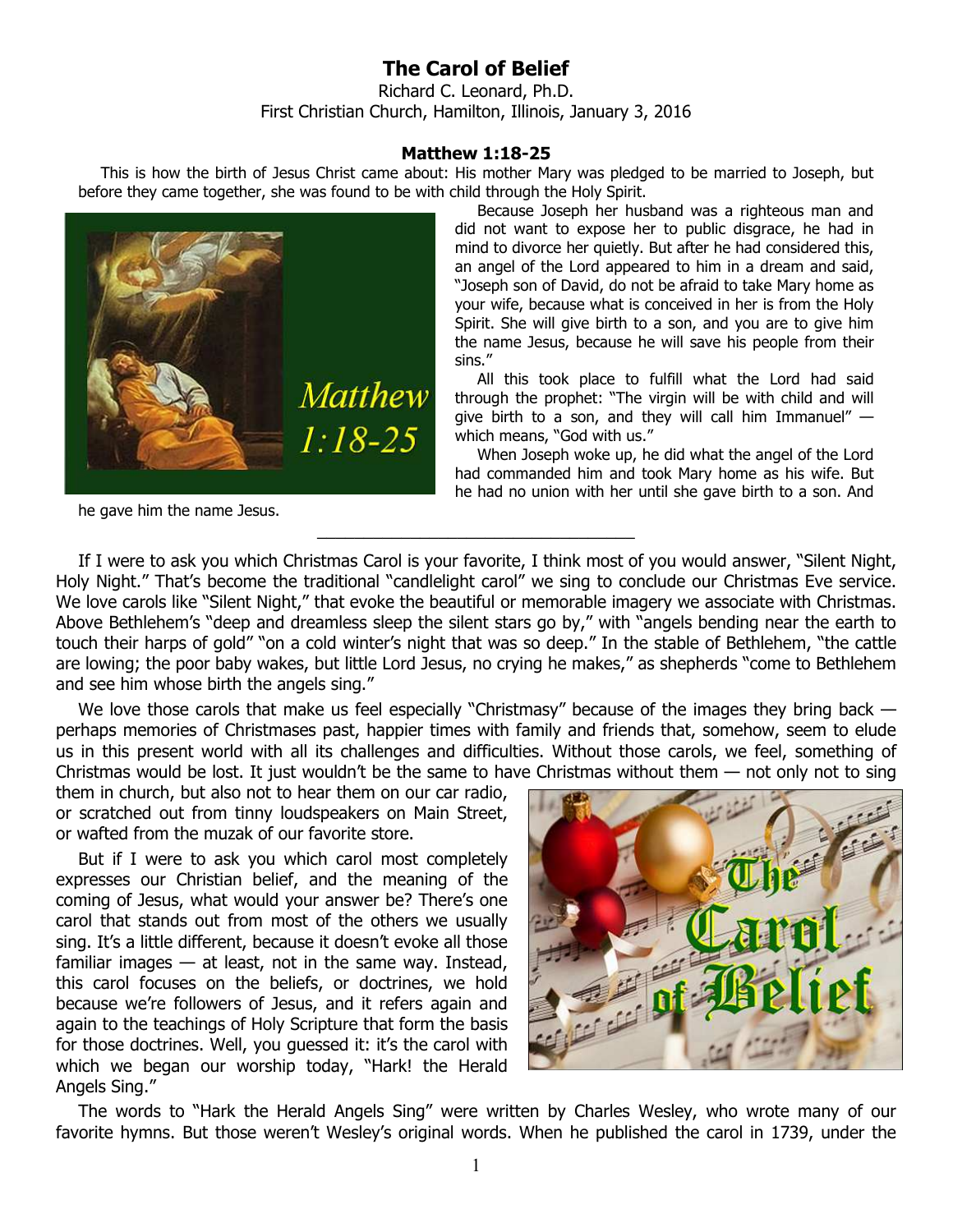title "Hymn for Christmas Day," the carol began "Hark how all the welkin rings, 'Glory to the Kings of Kings.'" (Welkin is a word we don't use any more, but it means the heavens, or the sky above.) In 1758 the evangelist



George Whitefield changed the opening words to those familiar to us. In 1855 an English musician, William H. Cummings, gave us the familiar tune we sing by adapting a piece by the German composer Felix Mendelssohn, so in hymnals today the tune is known by the name "Mendelssohn."

But I began by highlighting this carol as the one that presents the fullest panorama of Christian doctrine. So I'm going to go through the carol line by line to bring out the scriptural basis for what Wesley wrote. The carol begins this way:

Hark! the herald angels sing, "Glory to the new born King; Peace on earth and mercy mild, God and sinners reconciled!"

We're reminded of the song of the heavenly host at the birth of Jesus, in Luke 2: "Glory to God in the highest, and on earth peace to men on whom his favor rests" (Luke 2:14). This world cries out for peace, and Christian

believers everywhere stand on the promise given to the prophet Isaiah: "For to us a child is born, to us a son is given, and the government will be on his shoulders. And he will be called Wonderful Counselor, Mighty God, Everlasting Father, Prince of Peace" (Isaiah 9:6). The rule of Messiah Jesus over this earth, when it comes to fulfillment, will be a kingdom of peace.

But notice that Wesley has captured the key to world peace: "God and sinners reconciled." Peace among people and nations can come about only when people have made their peace with God, and placed him on the throne of their lives instead of their own selfishness and pride. The apostle Paul, writing to the Corinthians, laid out the role you and I have in bringing about this reconciliation with God:



If anyone is in Christ, he is a new creation; the old has gone, the new has come! All this is from God, who reconciled us to himself through Christ and gave us the ministry of reconciliation: that God was reconciling the world to himself in Christ, not counting men's sins against them. And he has committed to us the message of reconciliation. We are therefore Christ's ambassadors, as though God were making his appeal through us (2 Corinthians 5:17-20).



How you and I live with our fellow church members, our friends, our family, and our community at large plays a part in when, in the end, God and sinners will be reconciled, and when this war-weary, oppression-laden world will at last know the blessing of peace.

Joyful, all ye nations, rise; Join the triumph of the skies; With th'angelic host proclaim, "Christ is born in Bethlehem!"

In concluding the first stanza, Wesley has caught the Bible vision for the role of God's Messiah: not only to deliver you and me personally from our dysfunctional patterns of life and get us connected with the Lord, but also to *deliver* the nations of the world from their false ways and destructive paths. The Psalms proclaim Messiah's universal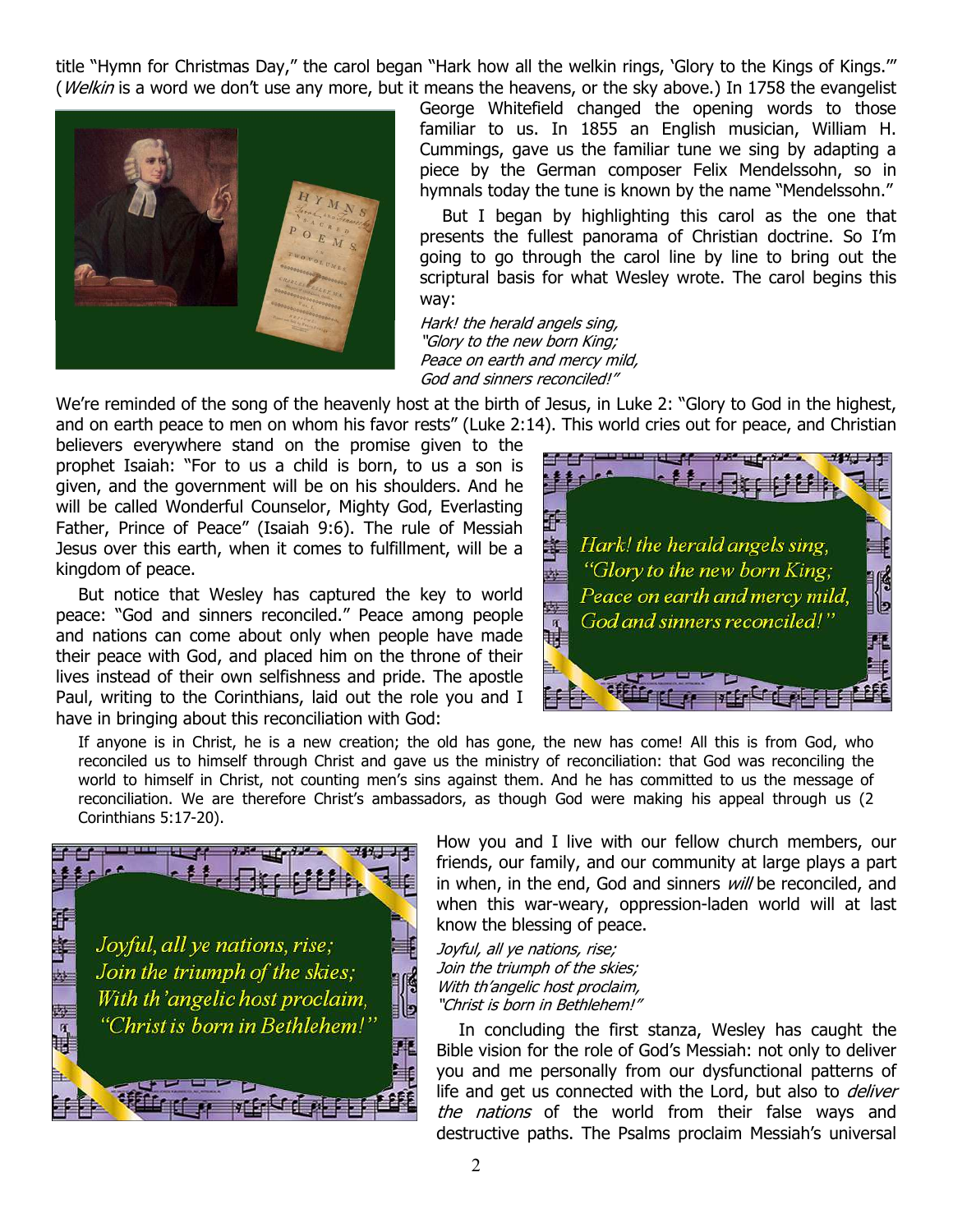rule. In Psalm 2 the Lord asks, "Why do the nations conspire and the peoples plot in vain?" And he adds, "I have installed my King on Zion, my holy hill." To his Messiah God declares, "You are my Son; today I have become your Father. Ask of me, and I will make the nations your inheritance, the ends of the earth your possession" (Psalm 2:1, 6-8). Psalm 110 begins this way: "The LORD says to my Lord: 'Sit at my right hand

until I make your enemies a footstool for your feet.' The LORD will extend your mighty scepter from Zion; you will rule in the midst of your enemies" (Psalm 110:1-2).

This is the vision the Scriptures have for God's Messiah, and why the risen Jesus can tell his followers, "All authority in heaven and on earth has been given to me" (Matthew 28:18). Because the Prince of Peace will establish his rule, "Joyful, all ye nations, rise; join the triumph of the skies." We go on to the second stanza:

## Christ, by highest heaven adored, Christ, the everlasting Lord!

The rule of God's Messiah is to be an everlasting reign. "For he is the living God," we read in Daniel 6:26, "and he endures forever; his kingdom will not be destroyed, his dominion will



never end." Speaking in the Lord's name to King David about the ruler who was to come after him, the prophet Nathan declared, "I will establish the throne of his kingdom forever" (2 Samuel 7:13). He is to be "Christ, the everlasting Lord."

Late in time behold him come, Offspring of the virgin's womb.

If you've ever wondered why we sing "Late in time behold him come," we have only to turn to the words of Paul in Galatians 4:

But when the time had fully come, God sent his Son, born of a woman, born under law, to redeem those under law, that we might receive the full rights of sons. Because you are sons, God sent the Spirit of his Son into our hearts, the Spirit who calls out, "Abba, Father" (Galatians 4:4-6).

Jesus doesn't really come "late," as Wesley's words might suggest to us, because God is never "late" in what he does. Rather, he comes at the right time, or as Paul says, "in the fulness of time." Sometimes, when we concentrate on the teaching of the New Testament and the preaching of the gospel, we overlook the fact that there's a history in the Bible of several thousand years — or perhaps millions of years if we go back to the creation of the universe — during which God's purposes are being worked out.

To rehearse it briefly, first God makes the universe, and then he creates mankind "in his image" to manage his world. But men and women, Adam and Eve, because they have free will, turn away from the Lord. As a result the Lord calls a special people, through Abraham, to take his name to all nations, and gives them his law to guide them. But the people God called to solve the problem become part of the problem, failing to perform the mission of the family of Abraham. One man, the Messiah or "anointed one," has to be the obedient man who would fulfill the mission the Lord has entrusted to Israel. The prophets of Israel look forward to the coming of this obedient Servant of the Lord. So Christians have seen the birth of Jesus foretold in the words of Isaiah to King Ahaz: "The virgin will be with child and will give birth to a son, and will call him Immanuel" (Isaiah 7:14). Therefore, as we sing in Wesley's words, he is the "offspring of the virgin's womb."

When Jesus is raised from the dead, it becomes clear that he is the Messiah, or Christ, and his resurrection life is the humanity God has intended to restore all along — which is why the apostle Paul calls him the "Second Adam." There's a verse of "Hark! the Herald Angels Sing" that's not in our hymnal, where Wesley brings this out:

Adam's likeness, Lord, efface, Stamp thy image in its place, Second Adam from above, Reinstate us in thy love. Let's go on, then, to the end of Wesley's second stanza: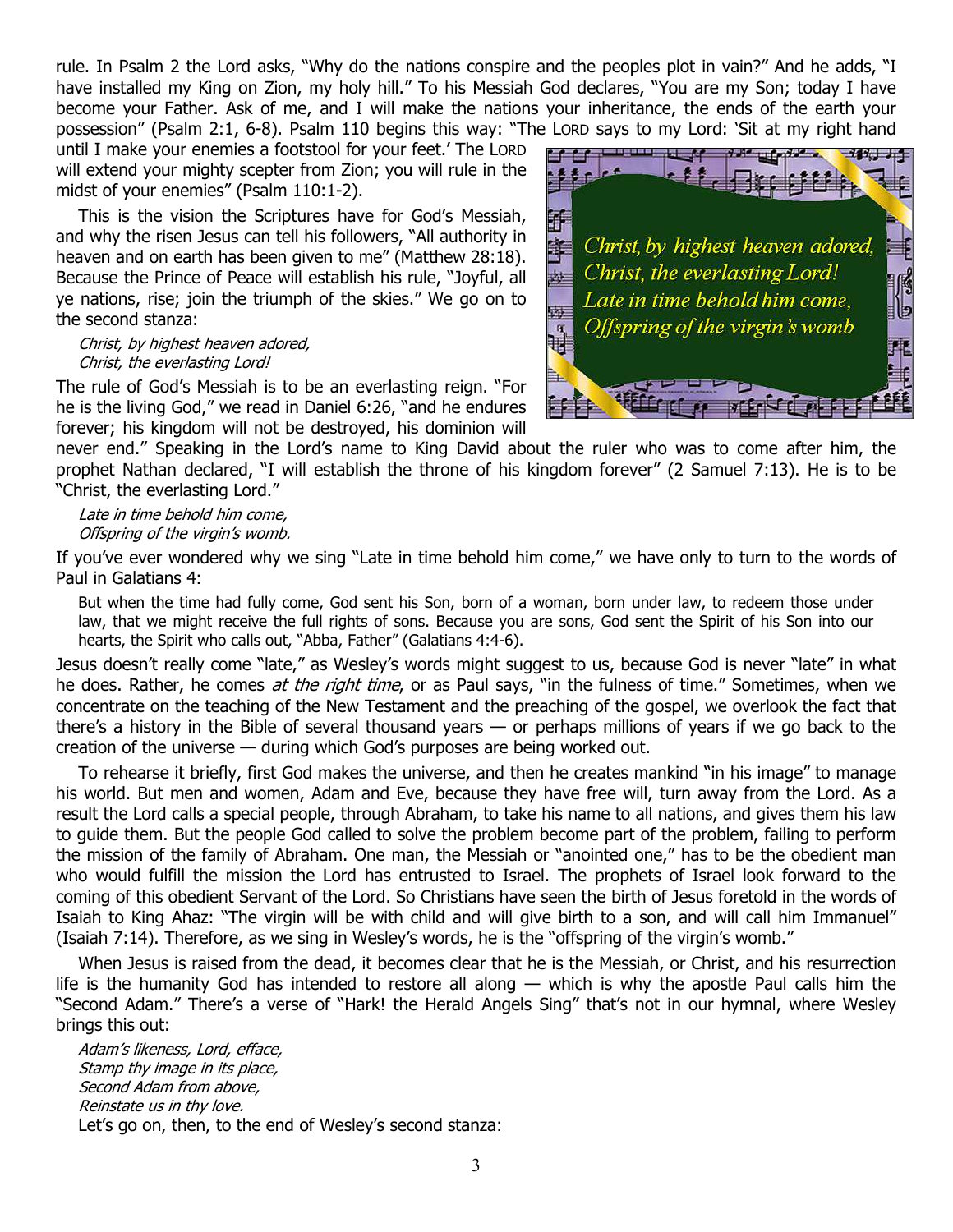Veiled in flesh the Godhead see; Hail th'incarnate Deity, Pleased as man with men to dwell, Jesus, our Emmanuel.



Here Wesley refers to a central Christian teaching, the doctrine of the Incarnation. (*Incarnation* means "becoming flesh," or meat. If you eat *chili con carne*, that means it has meat in it.) In the opening of the Gospel According to John we read these words:

In the beginning was the Word, and the Word was with God, and the Word was God. He was with God in the beginning. Through him all things were made; without him nothing was made that has been made. . . . The Word became flesh and made his dwelling among us. We have seen his glory, the glory of the One and Only, who came from the Father, full of grace and truth (John 1:1-3, 14).

In Jesus, according to Christian teaching, we see the purpose and the action of God himself, the Creator of all things. Jesus told his disciples, "Anyone who has seen me

has seen the Father" (John 14:9). Skeptics have argued that the words John records were the church's later invention; they assert that Jesus never claimed to be God, or represent God, and it took several generations for the early Christians to develop the idea of the divinity of Christ as the memory of his original humanity dimmed. But recent research has shown that from a very early time after the resurrection the followers of Jesus were calling upon him as one would call upon God the Father. As Paul says in Colossians 1:19-20, "In him all the fulness of God was pleased to dwell, and through him to reconcile to himself all things, whether on earth or in heaven, making peace by the blood of his cross." Wesley refers to that "fullness" of the being of God when he refers to the Trinity: "Veiled in flesh the Godhead see" — "godhead" being a term that refers to our understanding of God as Father, Son, and Holy Spirit.

Reasoning about these things, theologians have often begun by trying to describe God, in his universal majesty, and then tried to figure out how a man, like Jesus, could possibly be the "incarnation" of such a God. But the earliest Christians reasoned in the other direction. Don't try to figure God out and then apply his features to Jesus; instead look at Jesus, and that will tell you what God is like! And so, from the life, death, and resurrection of Jesus we learn what the Creator of the universe is really like: not a severe, forbidding, unapproachable, impersonal force but One who loves, who forgives, who indeed *gives himself* to make life possible for his creation and all that fills it.

Wesley ends the stanza with the words we have quoted: "Pleased as man with men to dwell, Jesus, our Emmanuel." Jesus was never called "Emmanuel," of course, but rather Yeshua' which comes out in Greek as Iesous. It's the same name as Joshua, and means "the Lord saves." But because Christians believe the Word of God has become incarnate in Jesus, we speak of him the way Isaiah did when he prophesied, "The virgin will be with child and will give birth to a son, and will call him Immanuel." That name, *Immanu-El* in Hebrew, means "with us is God." It's not just that God's creative Word took human form in some abstract, remote sort of way; he is also *with us*, living in the midst his people. In our worship — our praise and song, our prayer, our teaching of the Scriptures — we do our best to realize the constant presence of the living Jesus with us. And, especially, we know that presence as each week we gather at his table and receive the bread and the cup, the bearers of his life in our midst.

We turn to the third stanza of "Hark! the Herald Angels Sing":

Hail the heaven-born Prince of Peace! Hail the Sun of Righteousness! Light and life to all he brings, Risen with healing in his wings.

We've already mentioned Isaiah's prophecy of the Prince of Peace, or peaceful prince — Israel's vision of the coming Messiah who would rule over all nations. Here Wesley quotes another prophet, Malachi: "But for you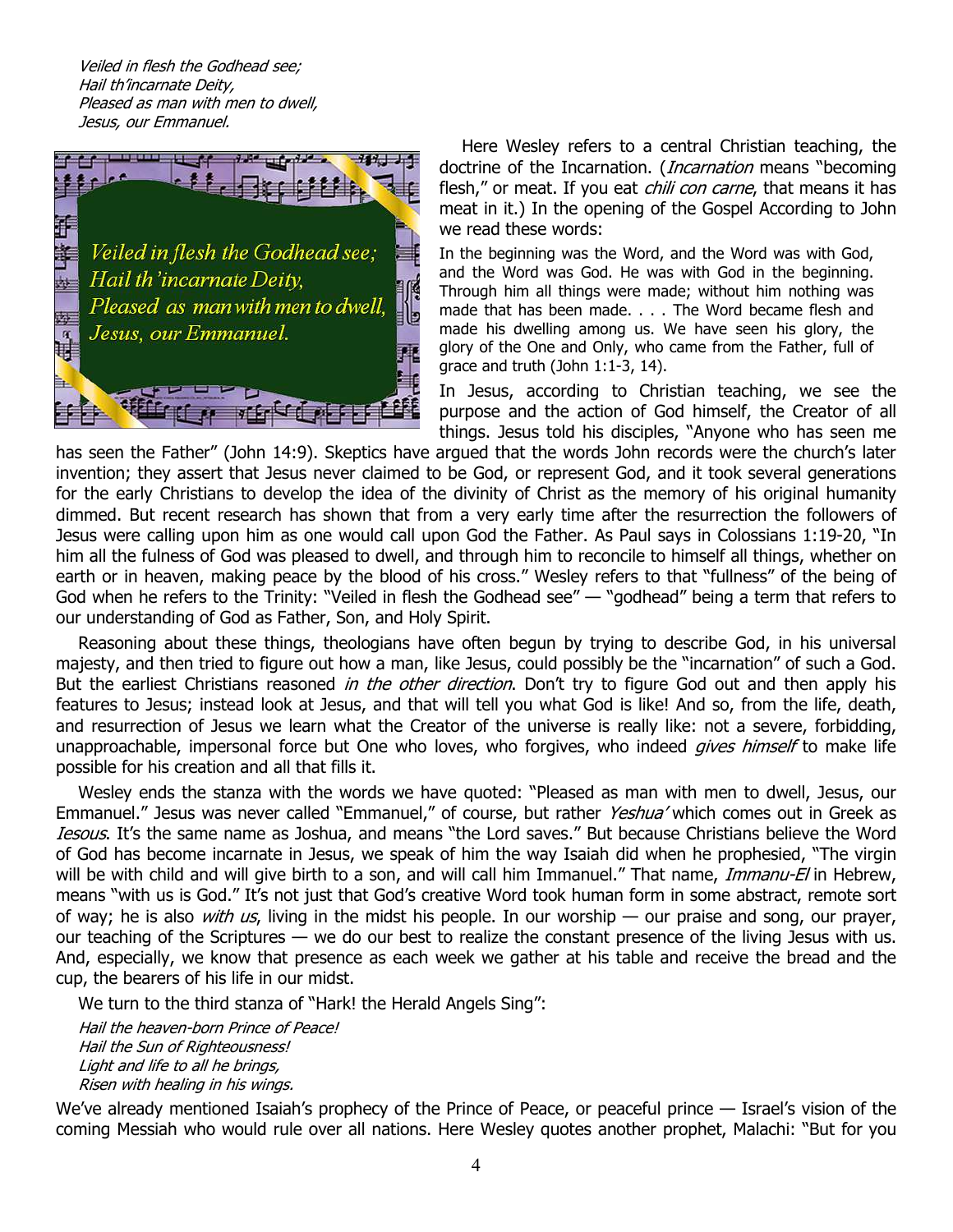who revere my name, the sun of righteousness will rise with healing in its wings" (Malachi 4:2). We think of Jesus as the "Sun of Righteousness," and in English this makes a good wordplay between S-U-N, the sun that

gives light to the earth, and S-O-N, the Son of God. But in the Hebrew language of Malachi (and Wesley knew this) the word for "sun," *shemesh*, is a feminine gender noun. The Scripture isn't holding up the sun as an object of worship comparable to the Son of God; in fact, God's Law forbids the worship of the sun or any astronomical body (Deuteronomy  $17:3$ ) — a type of worship common among the pagan peoples of the ancient world. The sun is only one of God's creations, and as important as it is to life on this earth the sun (to put it bluntly) is just a big ball of hot gas! Malachi is comparing the coming of God's rule to the way the light of dawn breaks upon us as the morning sun peers over the horizon. And Wesley's words simply reflect that thought: when Jesus appears, it's a new and different day for those who place their faith in him.



It's logical to make that comparison: "Light and life to all he brings, risen with healing in his wings." The Gospels are filled with reports of how Jesus healed peoples' diseases and rescued them from demonic oppression, and Christians through the ages down to our own time have testified that Jesus still heals the sicknesses of our bodies, and the pain and agony of our souls. Submitting to the authority of the risen Jesus, and living in conformity to the Word of God, is how people can get delivered from dysfunctional and toxic behavior patterns and have their most precious relationships restored. I can testify to this truth from my own life, and I'm sure many of you can do the same. So daily we pray that the "sun of righteousness" will dawn upon the lives of those near and dear to us. We pray that, by being connected to Jesus, they will come to know the faithfulness of God and receive the ability to live righteously, in the happy and successful way God intends people to live.

Mild, he lays his glory by, Born that man no more may die, Born to raise the sons of earth, Born to give them second birth.



We come to the final strain of our carol, which Wesley begins with a reference to the way Jesus came to us in humble human form — not as an overbearing, pompous presence but as one like you and me. Here Wesley echoes the words of Paul in Philippians 2:

Being in very nature God, [Jesus] did not consider equality with God something to be grasped, but made himself nothing, taking the very nature of a servant, being made in human likeness. And being found in appearance as a man, he humbled himself and became obedient to death  $-$  even death on a cross! (Philippians 2:6-8)

 To take our sins to his cross, Jesus had to "lay his glory by" so that his death could be our death as well  $-$  and his new life our life. As Paul writes in Romans 6:

Don't you know that all of us who were baptized into Christ Jesus were baptized into his death? We were therefore buried with him through baptism into death in order that, just as Christ was raised from the dead through the glory of the Father, we too may live a new life (Romans 6:3-4).

The pathway into that new life is the new birth, as Jesus told Nicodemus: "You must be born again" (John 3:7). Each of us is born into a certain culture, with a certain worldview or way of thinking about our life and the world around us. To be "born again" means to change our way of thinking, to repent or undergo a "change of mind" (which is what the Greek word for repentance, *metanoia*, means). As Jesus tells us,